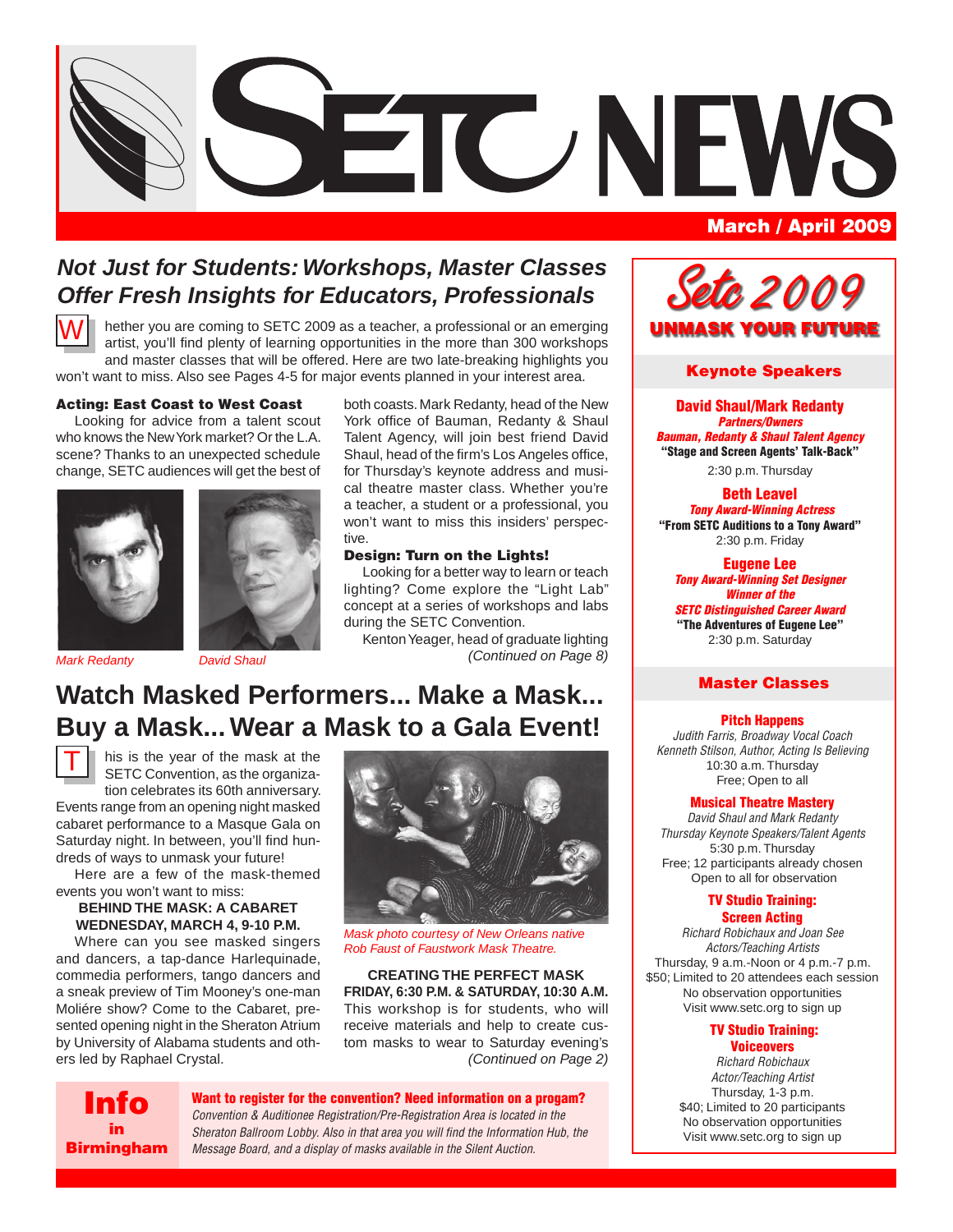# SETC 2009: 'We've Got Magic to Do… Just for You!'



tephen Schwartz wrote those words for *Pippin*, but they also set the stage for the many opportunities

you will find at the 60<sup>th</sup> anniversary SETC Convention in Birmingham, nicknamed the "Magic City."

This year's convention includes 390-plus events, occurring in a very short amount of time and all concentrated in the city's center, making it easy to see all and do



all. From makeup and masks to finding your inner harlequin, from Moliére to Mamet, from puppets to gobos, there are many opportunities to explore the diversity of theatre. This year, we also have exciting film/TV master classes (listed on Page 1).

 If you are just getting started in your career, or if you need new pro-

fessional energy, SETC never fails to deliver the support and the opportunities you need to make it happen.

If you are already settled in your career, maybe it is time to consider giving something back? SETC relies on volunteer leaders to make every convention happen, and we always are looking for new connections. Volunteers are not only critical to the planning and running of the convention, but also to year-round planning. If you want to become involved, now or later, please contact me at beth@setc.org. No experience is needed – only energy and desire!

Here are some meetings where you can learn more about SETC and its volunteer opportunities. All SETC members are invited to attend these sessions.

**SETC Orientation:** In addition to figuring out how to navigate the 2009 convention, this is where you get the big picture of ALL the events volunteers help make happen. Wednesday, 4 p.m.

**2010 and Beyond:** This is a time for constructive feedback about the convention, setting the stage for future improvements. Saturday, noon.

**Advisory Council Meetings:** Check out what committee members do! The Advisory Council is made up of all interest committee chairs and division representatives. Wednesday and Saturday, 10:30 a.m.

**New Board Training:** Hear what is expected of board members at the new board orientation. Sunday, 9:30 a.m.

**Business Meeting:** Participate in new

officers' election and other SETC business. Saturday, 2:30 p.m.

**Executive Committee (ExCom) and Board of Directors Meetings:** Learn what SETC leaders do. ExCom includes elected officers plus a divisional representative and an interest area representative. The Board is composed of ExCom, plus state and divisional representatives. ExCom/Board of Directors meeting, Wednesday, 12:30 p.m.; Board of Directors Business and Budget Meeting, Sunday, 10 a.m.; ExCom Meeting with Central Office Staff, Sunday, 11 a.m. **Note:** All ExCom, Board and Advisory Council members are required to attend their meetings.

# *Who's Coming to SETC in Birmingham?*

### **• THE LARGEST NUMBER OF SCREENED AUDITIONEES IN A DECADE.**

SETC has 675 screened actors, singers and dancers from 27 states auditioning at the Professional Auditions in March. This is the highest number of qualified performers we have had in the last 10 years.

#### **• A RECORD NUMBER OF COMMERCIAL EXHIBITORS.**

Forty-six companies will occupy a total of 60 booth spaces in the Commercial Exhibits area in Birmingham. (In 2008, there were 38 companies, using 48 booth spaces.) Visit Commercial Exhibits to register for Passport to Prizes, with a daily drawing. Saturday's grand prize is free convention registration for 2010.

### **• A NEAR-RECORD NUMBER OF EDUCATIONAL EXHIBITORS.**

With 90 college/university/training school exhibitors registered at printing time, Ed Expo is on track to matching last year's all-time high of 99.

### **• A LARGE NUMBER OF INDIVIDUAL ATTENDEES.**

At printing deadline, 1,991 number of individuals had registered to attend this year's convention compared to 1,686 at the same time last year.

**• PRESENTERS AND ORGANIZERS OF NEARLY 400 EVENTS.**

SETC 2009 includes 396 events, including 320 workshops and presentations. **• YOU!** 

It's not too late to take advantage of the many opportunities at SETC 2009. Register on-site in Birmingham at the convention, March 4-7.

Masque Gala Reception and Banquet. Materials donated by and session led by Heather Hogg, Sherry Harper-McCombs, Claire Walker, Michele Belson, Rebecca Britton and Freddy Clements. Masks *(Continued from Page 1)*

### **SILENT AUCTION: MASKS FOR SALE! THURSDAY-SATURDAY**

Bid in a silent auction for a mask you can wear to Saturday night's Masque Gala Reception and Banquet. All proceeds from the auction go to the SETC Endowment to fund scholarships. Those donating masks include: Becky Britton, University of South Alabama; Savannah Cahill, student, Jacksonville (AL) State University; Freddy Clements, Jacksonville (AL) State University; Loribeth Gonzalez; Tobias Layman, student, Jacksonville (AL) State University; Sherry Harper-McCombs, Dickinson University; Heather Hogg, University of Richmond; Scott Merrill, Alabama Shakespeare Festival; Sharon Morgan, University of Alabama Birmingham; Colleen Muscha, Florida State

University; and Claire Walker, Florida State **University** 

#### **MASQUE GALA RECEPTION/BANQUET SATURDAY, 7 P.M.-MIDNIGHT**

Mask and costume are optional for this 60th anniversary celebration, which begins with the President's Reception at 7 p.m., continues with the Masque Gala Awards Banquet at 8 p.m. and concludes with the Dance from 10 p.m. to midnight. Need a costume? See below!

### **I NEED A COSTUME!**

If you can't – or don't want to – pack a costume to wear to the Masque Gala, you can rent one in Birmingham. Two costume companies will be offering rentals in their booths in the Exhibit Hall: Playhouse Costume and Scene Shop and Norcostco Atlanta. And don't forget – you can buy a mask in the Silent Auction!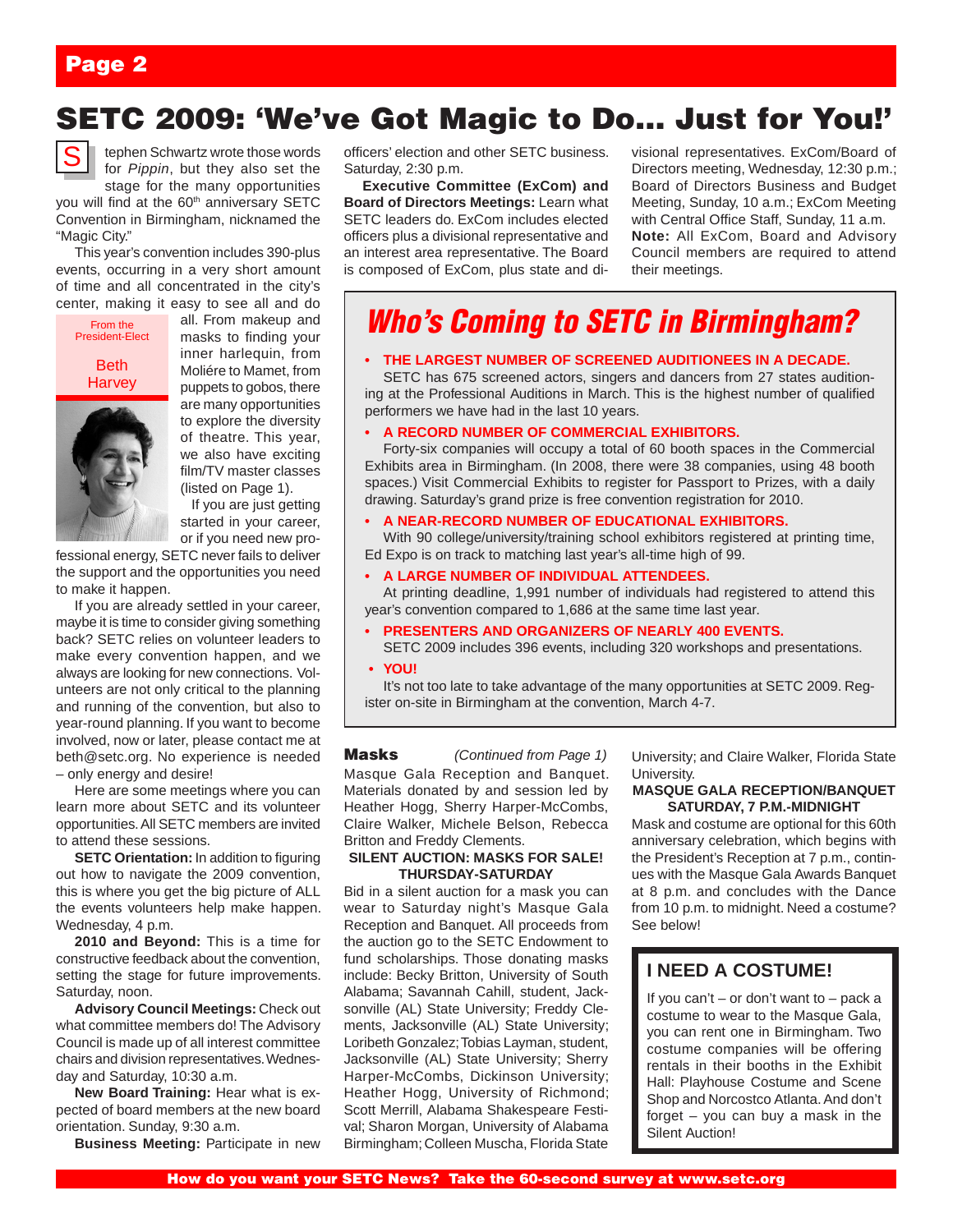# **A Salute to SETC's Past, Present and Future**



n my last column for the SETC newsletter as president, I would like to thank the "past, the present and the future."

In thanking "the past," I would like to express my gratitude to SETC past presidents David Thompson, Jack Benjamin and Denise Halbach for their advice and their shoulders during this past year.

To give thanks to "the present," I must acknowledge our executive director, Betsey Baun, my friend and colleague during these past couple of years. I cannot place a value on the gracious assistance I have received from the hard-working Central Office staff and from our "SETC Editor Extraordinaire" Deanna Thompson in continually making me "look good in print." To continue thanking "the present," I would like to express both appreciation and admiration to the current Executive Committee. These individuals have given of their time and talents to ensure the continued success of our organization.

To thank "the future," my gratitude goes out to the individuals who have agreed to serve on the 20/20 Visionary Committee: David Wohl, Ginger Willis, Alan Litsey, Jacque Wheeler and Betsey Baun. As the organization begins a formal self-study, these are

the individuals who are going to be at the core of the process. You will find their charge in the Executive Committee report at right.

Being that we are a volunteer-driven organization, we also should say a big "thank you" to each other. See you in Birmingham, where we will toast ourselves in celebration and gratitude at our 60th anniversary gala.

### A Time of Transition – in Theatre as Well as in Washington

*Transition – a word filled with promise and hope that acknowledges an ambiguous future, suggesting we are heading toward something different from the present.*



ot only have we seen transition in the political world this year, but we also are experiencing turmoil on

professional, corporate and personal levels. We can't escape the fact that our field – our art, our livelihood – is in transition as well.

Key question for us all: What are we going to do about it? Many of us have already initiated action; others are still identifying options. I invite you – actually, I implore you – as a community immersed in the theatre arts to come together in Birmingham to do more than "business as usual." Let's commemorate SETC's 60th anniversary gathering in a meaningful way.

Leave the complaints at home or work and use your precious time at the convention to move forward. Discuss your challenges together, share the innovations you're implementing and explore the future. Try inserting the simple phrase "How to…" in front of the challenge you are stating. With this language, you invite yourself and others to explore new options.

Find out what's going on by talking to

convention attendees involved in all sectors of the theatre network. When this article went to print, nearly 2,000 individuals had already committed to spending their precious time and money to attend the 3½ days of the SETC Convention.

Come away with hope. It's not easy. Theatres are closing.

(Longtime professional theatre member Seaside Music Theater closed its doors in October.) Universities are cutting back. Emerging artists are struggling. But folks, this is not new to us. The arts are constantly innovating to survive. The only difference now is that we have to re-create ourselves with the rest of the world. We should be leading the way, as we know how to do it.

Join us for a thoughtful 60th anniversary celebration as we, too, embrace transition.

Drop-In, Open-Door Dialogues: Room G, 3rd Floor, Medical Forum: Ask someone to join you for a dialogue at one of the tables anytime between 9 a.m. and 9 p.m. during the convention, or join a facilitated discussion at noon Thursday, or 9 a.m. Saturday. (Look in your convention program for details.)

2010 and Beyond: Noon, Saturday. Join several board members and Executive Director Betsey Baun to help fashion SETC's future service to the theatre community.

### E X C O M N

*by President Glen Gourley*



From the President Glen **Gourley** 

From the Executive Director Betsey Baun ccording to SETC rules, "The President shall include a report on the proceedings of the Executive

Committee [ExCom] meetings to the general membership in the SETC Newsletter." ExCom is composed of elected officers, a division representative and a state representative. The Board of Directors, composed of elected officers plus all division chairs and all state representatives, reviews ExCom actions and has authority to establish or revise rules.

ExCom met in January and discussed:

• Past Presidents' Subcommittee on "Speaking Its Mind to the Executive Committee" and Bylaws Committee report.

Executive director's annual evaluation. •

Missing and non-active committee chairs, division chairs and festival chairs. •

Going to an online newsletter. ExCom also: •

• Approved changes to the President's Manual and discussed changing language in all governing documents concerning descriptions of the duties of the Treasurer.

• Acknowledged the President's appointment of the 20/20 Visionary Committee (members listed in President's Column at left) and approved the following charge: *Preamble*

*Recognizing the importance of the Southeastern Theatre Conference, Inc., in serving the artistic, educational and professional needs of the theatrical community within its core region and beyond, the President with the support of the Executive Committee wishes to ensure a clear vision for the ongoing vitality of the organization. Clarity of vision depends upon an understanding of past history, current practices and future directions. Accordingly, the 20/20 Committee is charged with implementing a dynamic strategic planning process. Charge: Phase 1*

#### *The committee will:*

*1. Identify possible consultants or facilitators with appropriate expertise;*

*2. Recommend a consultant/facilitator to the Executive Committee who will assist in developing and implementing a strategic planning process; 3. Ensure that the committee and the selected consultant will be able to complete subsequent phases of strategic planning that will recommend improvements in organizational functions including, but not limited to, organizational structure, leadership development, financial practices and member services;*

*4. Complete its charge by March 2009 ideally, and no later than the May/June 2009 meeting of the Executive Committee.*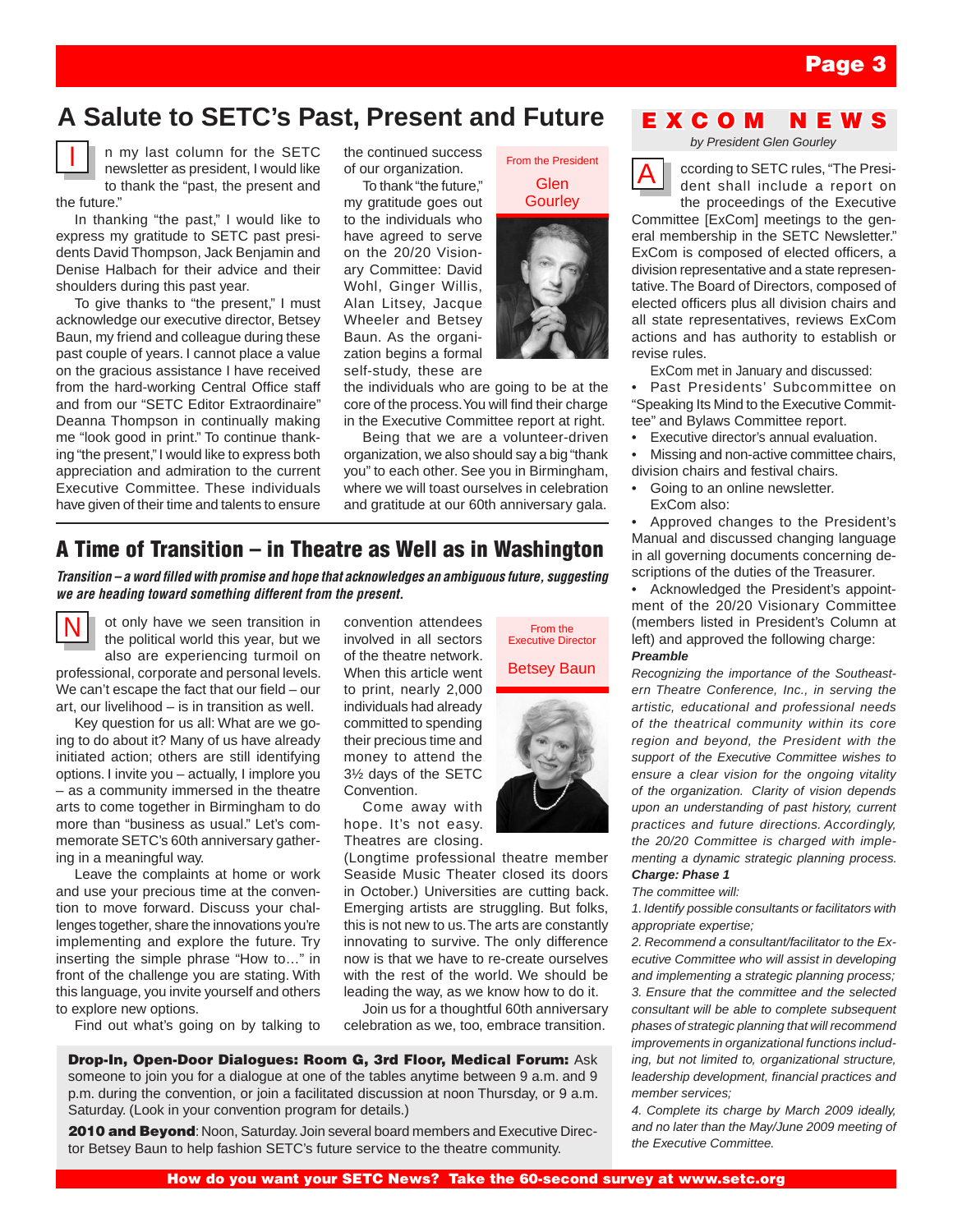# acting/directing

*Refresh your skills at SETC* 



hat gets you jazzed as an actor? What do you want to learn more about?

Chekhov technique? Mark Monday of Kent State University has you covered.

Alexander? Sarah Barker of the University of South Carolina can help you out.

Meisner and Lecoq? Try the workshop led by Steve Snyder from Bradley University.

Maybe you're interested in working

on your improv skills. Sample workshops led by Don Stallings from Atlanta Workshop Players or Wade Hughes from Missouri Valley College.



How about character building? Look in on workshops by Douglas

Schutte from Kentucky Theatre Association or Paul Bawek from Florida Southern.

Perhaps you would like some audition help? We have numerous audition workshops, led by such talented people as Ursula Robinson, Jonathan Awari, Mark Paladini and Sara Falconer (to name just a few).

Speaking of auditions, you DEFINITELY don't want to miss the fabulous master class with keynote speakers David Shaul and Mark Redanty. They will be leading 12 musical theatre actors in a workshop to demonstrate what current producers and agencies are looking for. Come and observe!

Finally, please make plans to attend the Acting/Directing interest area meeting at 7 p.m. Thursday, March 5.

> *Paul B. Crook, Chair Acting/Directing Committee Chair pcrook@latech.edu*

# design/tech

*Don't miss design events, Eugene Lee*



esign/tech events at SETC 2009 kick off Wednesday evening, March 4,

with a Design/Technology Committee meeting to finalize plans for the week's events. Later that day, join us for the second annual Design-Tech Mixer, sponsored by Selecon and Vari\*Lite! A huge success last year, this social event, from 8 p.m. to 9:30 p.m., is an opportunity to network before the frenzied pace of the convention begins.

Other events include: **Thursday morning:** Design Competition entries accepted, 9-11 a.m. **Thursday afternoon**: Entries viewed by guest adjudicators; exhibition opens to public. **Thursday evening:** "Talk-back" session with guest designers, 7:30-9 p.m. Announcement of projects selected to be critiqued during juried



*Troy Snyder* 

session on Friday. **Friday morning:** Juried critique of projects, 8:30 am., followed by non-juried responses. **Friday evening:**  Design Competition Awards Ceremony, lighting sponsored by Vari\*Lite, 8:30 p.m**. Saturday morning:** Design/Tech Committee business meeting.

**New this year:** Three winners in the Graduate Design Competition will be offered "Ready for Work" awards providing them with a job experience and networking opportunities. Also, a sound design critique session will be held at noon Saturday as we plan for a sound design competition next year.

Finally, don't miss Saturday's keynote address by Eugene Lee, one of the most important designers working today on Broadway and elsewhere.

> *Troy Snyder, Chair Design/Tech Committee Troy.Snyder@fairmontstate.edu*

# diversity

*Check out workshops, Fringe Festival*

irmingham is well-known for its historical identity. Once a hotbed of the civil rights movement, the "Magic City" has been transformed into one of the more progressive cities in the South. B



Join us in Birmingham for a number of

events celebrating cultural diversity. *MJ Etua, Chair*

 *Cultural Diversity Committee mjmetua@yahoo.com*

Here are just a few of the workshops that celebrate cultural diversity. Look for more info on these and other workshops in your convention program: *Teaching August Wilson to Diverse Populations,* presentation with hands-on demonstration by Shondrika Moss-Bouldin; **Black Girl Smile***, Fringe Festival Performance,* 8:30 p.m. Friday, presented by Twa NaNaBuluku and Crossroads Youth Initiative of Atlanta; *A New Stage In Life: The Seasoned Performers,*  a panel led by Barbara Sloan on the growing field of senior theatre.

# $film/tv$  —

*Try hands-on camera work*

he Film and Television Committee is offering more than a dozen workshops, including sessions on acting T

in industrials, auditioning for commercials,

developing scripts, networking in New York, going to L.A. and creating film projects.

We are always looking for new people and new ideas. If you are interested in the work of our committee, please come to our meeting at noon on Saturday. All are welcome.



*Richard Cowan*

*Richard Cowan, Chair Film/Television Committee Rcowan@clemson.edu*

Here are just a few of the special offerings in film/TV. Look for more info on these and other workshops in your convention program: *Lights, Camera, Action!,* a hands-on class providing an opportunity to do behindthe-scenes TV production in an on-site studio and on location in Birmingham*;* SETC's first-ever *Master Classes* in *TV Studio Training: Screen Acting* and *TV Studio Training: Voiceovers.* These classes will be taught in an on-site studio by nationally-known teaching artists. Limited space available. (Fee; see Page 1 for details.) Visit SETC website for more info; e-mail beth@ setc.org with questions.

# history

*See first Young Scholar's Awards*

T he History/Theory/Criticism/Literature Committee had a tremendous response to the Young Scholar's Award, our first annual scholarly paper competition for students.

We invite all convention attendees to come on Friday, March 6, at 10:30 a.m. to the *Young Scholar's Awards Panel*, which will feature the winners and runners-up. One graduate winner and one undergraduate winner will each receive a \$225 cash prize.

For this first award, we had 11 undergrad-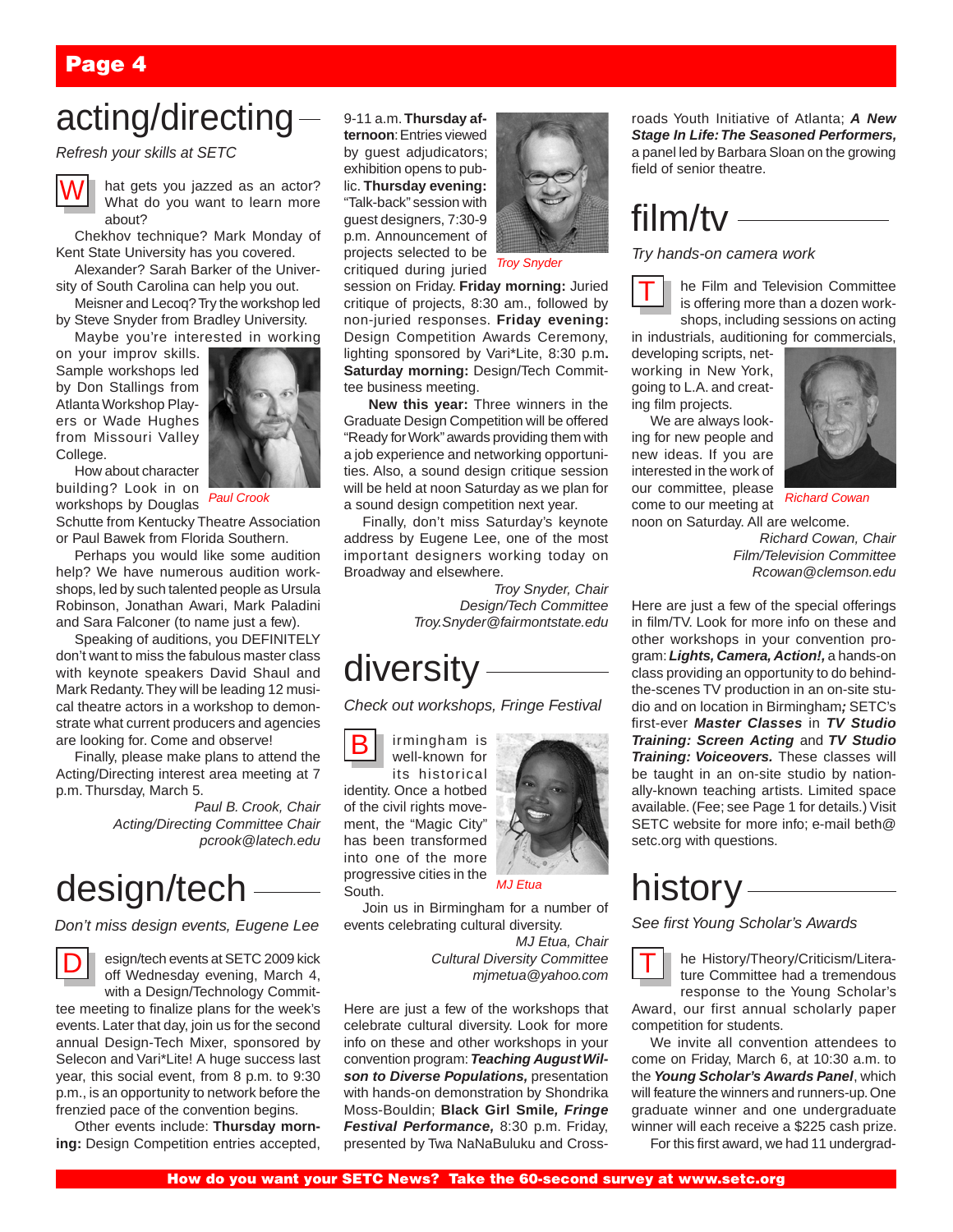uate submissions and three graduate submissions, and we had to turn an additional seven people away because

they were either not in a program or they missed the deadline. The committee plans to continue this award in 2010, so watch for informational flyers about the 2010 Young

Scholar's Award and panel.

Also be sure to look for the many workshops sponsored by our committee this year, including: *Corn, Cons, Queens Under Canvas: Tent Theatre in Rural America***;** *Dra-*



*Dawn Larsen*

*maturgy. What in the Word is it?;* and *The Connection of Mythology in Children's Theatre.*

We invite you to attend our committee forum and meeting at 1 p.m. on Saturday, March 7.

*Dawn Larsen, Chair History/Theory/Crit/Lit Committee llarsen@fmarion.edu*

# movement

*Explore masks and more*



re you a member of the Stage Movement Committee? If you're a member of SETC, you are! Join

us at our committee meeting Thursday from noon to 12:50 p.m. This is the time to suggest workshops for Convention 2010, to brainstorm ideas for collaborative programming and to meet 2009 program presenters. Be sure to attend this short meeting to ensure quality programming at next year's convention.

 In case you were wondering, it IS happening! The annual *Explorations in Stage Movement* program will take place on Wednesday from 5:30 p.m. to 6:50 p.m. This is a wonderful opportunity for move-



ment professionals and educators to share how they approach themes and concepts in acting through movement.

 The movement programming for this year's convention is superb, with several programs that highlight the theme

of the convention: masks. (See story, page 1.) Also look for programs in dance, Laban; an introduction to "The Expressive Actor"; movement approaches to Shakespeare;

# **S E T C 2 0 0 9** what's happening in your interest area

Michael Chekhov; Lecoq; the use of energy centers; stage combat; Alexander Technique; Viewpoints; and more!

> *Tiza Garland, Chair Stage Movement Committee TizaG1@aol.com*

# playwriting

*Attend play readings, workshops*

ne of the highlights of the Playwriting Committee's sessions at SETC 2009 will be a staged reading at 7 O

p.m., Friday, March 6, of this year's Getchell Award-winning play, *Honeyboy* by Tommy Trull. The intriguing synopsis: "A dead magician's reclusive widow sacrifices her privacy for help normalizing her strange, troubled son – but there may be too much of his father in him." Gary Garrison, playwright and Dramatist Guild Executive Director for

Creative Affairs, is our respondent.

 We also will hold a reading of *Gavrilo*  by Jonathan Van Gils,

the winning play in the High School Playwriting Competition.

 Be sure to check out our workshops, includ-

ing several geared to developing young writers' voices, such as *Playwriting for Middle School Drama Classes*, and *Writes of Spring: Celebrating Young People's Writing Through Theatrical Production*. Actor/playwrights may want to investigate *Developing a Solo Performance.*

Our committee meeting takes place at 9 a.m. Thursday, March 5. The Playwriting Committee is a place for all committed playwrights (or would-be playwrights) to gather together to talk about problems, joys and any items of interest to those of us who attempt to create worlds and people them.

> *Steve Burch, Chair Playwriting Committee sburch@as.ua.edu*

# religion

*Steve Burch*

*Find faith, theatre connections*

he Religion and Theatre Committee will host a variety of SETC 2009 workshops that explore the intersec-T

tion of faith and the performing arts. Check your convention program for a full list. Consider attending workshops

on interpreting *Romeo and Juliet* through

a Christian lens (*Holy Palmer's Kiss: Producing Romeo and Juliet with a Christian Perspective*, Thursday, Noon), the place of the Christian actor in the entertainment marketplace (*Quo Vadis? The Christian Actor in the* 



*Cliff Thompson*

21st Century, Part III, Thursday 1 p.m.), and techniques used to produce successful dramas in church (*Postmodern Drama and the Church*, Thursday, 4 p.m.).

Networking sessions will also be held, providing a way for those who are interested in faith and theatre to come together at the convention.

> *Cliff Thompson, Chair Religion and Theatre Committee cthompson@fhu.edu*

# voice/speech

*Share what's hot in 'Burning Issues'*



embers of the Voice and Speech committee will be offering more than a dozen workshops at the conven-

tion this March, representing many methodologies, including Lessac, Fitzmaurice and Linklater work.

We also have sessions on exploring voice, breath and text work to bring Shakespeare's verse off the page and

onto the stage.

Although we have fewer dialect offerings this year, you won't want to miss our Thursday afternoon *Spice Up your Dialects* workshop on Arabic.



Please join us for our

Voice and Speech Meet and Greet at 8:30 p.m. Wednesday and for our business meeting Thursday at 5:30 p.m. Even more exciting is a special session for voice specialists, *Burning Issues in Voice*, which will be held at 7 p.m. Friday in a space that will allow us to share our exercises with one another. Be sure to attend and let your voice be heard.

> *Rinda Frye, Chair Voice and Speech Committee* frinda@bellsouth.net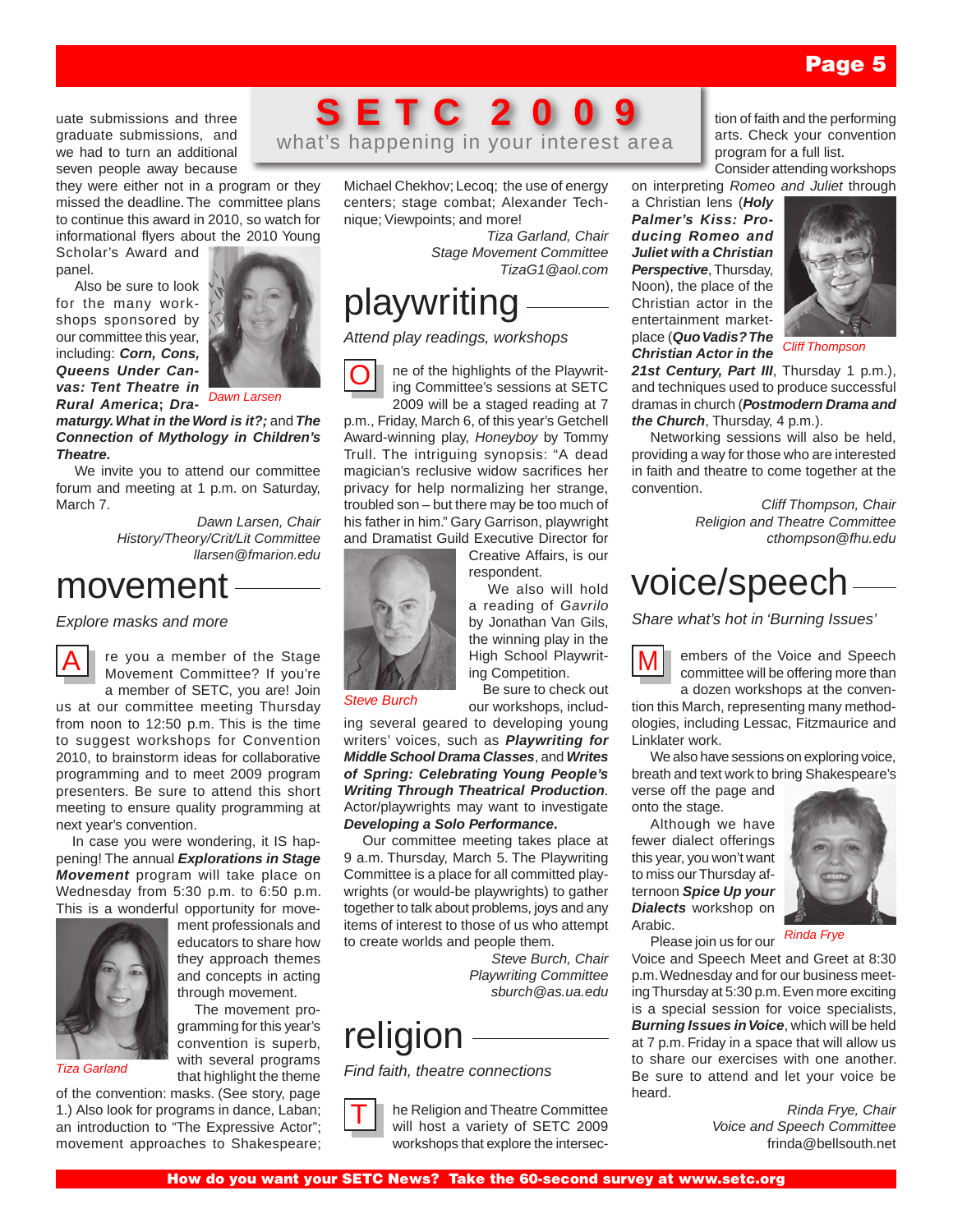# States Report on Annual Conventions, Provide Festival Results

ALABAMA Conference of Theatre

**Event and number attending: College/** University Festival: 250. Trumbauer High School Theatre Festival: 1,500. Alabama Community Theatre Festival: 98.

Winners of Community Theatre Festival: *Once a Pond. A Time,* Arts Council of Trussville, AL; *Trip to Bountiful*, Theatre 98, Fairhope, AL.

Winner of High School Theatre Festival: *Forbidden Broadway*, Huntsville High School, Hunstville, AL.

Idea to share: Online Swap Meet. One suggestion that has come up is to

include a "Swap Meet" section on our website when it's up and running. This section would offer member organizations a place to post their needs/wants as well as list those items they no longer use/need. For instance, ACT had two



*Sue Ellen Gerrells*

office computers and only needed one. With a bit of research, I discovered Seasoned Performers, one of our community theatres, was in desperate need of a computer so we were able to donate our extra machine to them. Having a place for groups to "hook up" would be beneficial to all.

> *Sue Ellen Gerrells Executive Director*

### **MISSISSIPPI** Theatre Association

Number Attending: Over 675. Winners of Community Theatre Festival: *Catfish Moon,* Starkville Community Theatre, Starkville, MS; *Rent* School Edition,

Actors Playhouse, Pearl, MS. Winner of High School Theatre Fes-

tival: *All in the Timing*, Laurel Christian School, Laurel, MS.

*Tom Booth State Representative*

### Are You SETC's Next Winning Playwright?

Entries accepted March 1-June 1 for the 2009-2010

Charles M. Getchell Award

www.setc.org/scholarship/newplay.php

NORTH CAROLINA Theatre Conference

Number attending: 800-plus. Winner of Community Theatre Festival: *Equus*, Haywood Arts Regional Theatre, Waynesville, NC.

Winner of High School Theatre Festival: *As You Like It*, Charlotte Christian School, Charlotte, NC.

Award Recipients: Marian A. Smith

Distinguished Career Award - Robin R. Farquhar; Herman Middleton Distinguished Service Award - David Schram; College/University Award - University of North Carolina School of the Arts; Community Theatre Award - Theatre Charlotte; K-12 Theatre Educators Award - Diane Rogers; George A. Parides Professional Theatre Award - Blowing Rock Stage Company.

> *Angie Hays Executive Director*

# *'Click here for a free scan!'* **Don't Fall Victim to the Top 10 Malware Attacks**



he new Toshiba laptop my family gave me for my birthday warmed my cockles right down to the carpet. While my Dell laptop is still serviceable, it's beginning to show signs of approaching death. This ultra-cool Toshiba has a 14" screen and a numeric keypad at the right of the keyboard. I immediately loved it.

Then disaster struck. I began to get pop-ups warning me that my computer was vulnerable to a virus attack. I

should click "here" and download virus protection. I could even have a free scan to see if my computer had any problems. Wow. "Free scan" wiped out my last rational thought. I clicked and quickly learned that not only did I have 43 suspected viruses, but I also had 127 other problems that I could fix immediately, *right after I downloaded a virus protection program for the reasonable fee of \$90 (or was it \$99?).* I recovered my rational thought and realized that I might have literally invited a virus into my computer.



I talked to my son-in-law, Vincent, a former Air Force MP who builds computers from scratch. He walked me through each pop-up and quickly discerned that I had been invaded by aliens from cyberspace. He went off to research my problems. The instant he left the house, my screen showed the blue screen of death. (If you don't know what "blue screen" is, consult Wikipedia.)

The next morning Vincent called to say he could solve my problems. He got my laptop, took it home and, three hours later, had eliminated the invaders. He found a program that sought out the Trojans, worms and viruses and banished them to the outer reaches of space. He also installed "Spy Doctor," "Ad-Aware" and "Bit Defender." My computer is more secure than it ever has been.

As the writer of "Theatre Bytes" for *SETC News*, I found this adventure had a side benefit: It was a great topic for a column. Those who want to be informed about the problems lurking in the electronic shadows can Google this phrase: "channelweb top 10 malware attacks of 2008." (Even easier, just go to the SETC website at www.setc. org, where you'll find a link on the home page to "Top 10 Malware Attacks of 2008.") On this link, you'll find important information for computer users who surf the Web. You'll be amazed at the sheer malevolence at work out there. One perpetrator infected a link to President-Elect Obama's victory speech with an information-stealing Trojan horse. Other Web thugs take delight in using Facebook connections to lift information from users' profiles. You may be shocked to learn that part of Russia's attempt to bring the nation of Georgia back under control included messing up Georgia's government websites. Another shocker: Some websites offering tickets to the Beijing Olympics were simply scams that pirated credit card numbers.

Now, do as you are told: Read "Top 10 Malware Attacks of 2008." If you are to survive as a devoted user of the World Wide Web, you'll have to work to stay informed.

*Don Wolfe can be reached via e-mail at wolfe@wfu.edu*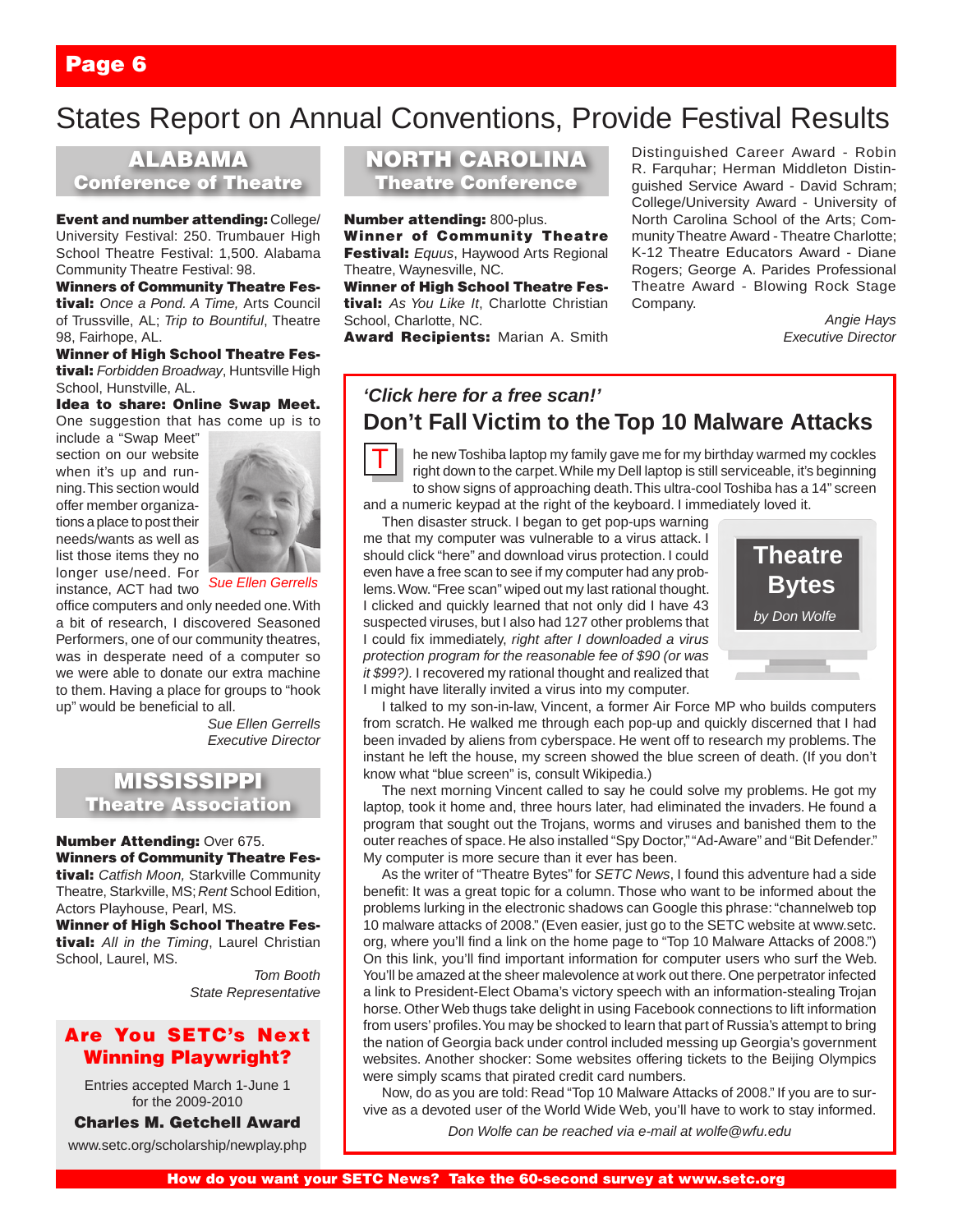

*Birmingham Children's Theatre will present*  The Snow Girl*, the story of a young girl living in a land of pure white snow and ice, as told through dialogue and dance.*

#### Theatre for Youth Festival **Thursday March 5**

9 a.m. *The Snowgirl,* Birmingham Children's Theatre

10:30 a.m. *Rewind*, Atlanta Workshop Players

Noon *1,001 Arabian Nights: The Story of Aladdin,* Virginia Stage Company

I

# Socialize with SETC Friends in Birmingham!

Here are just a few of the informal and formal socializing opportunities at SETC 2009:

**Design-Tech Mixer, 8-9:30 p.m. Wednesday.** *Sponsored by Selecon and Vari\*Lite.* Open to all in design and technical fields.

**Presenters' Thank You Reception, 5:30-7 p.m. Thursday.** Open to convention workshop presenters. Presenter's ribbon required.

**States' Southern Social, 1-2:20 p.m. Friday.** *Sponsored by state theatre organizations.* Open to all. Reservations required. \$20. Purchase through Central Office or buy on-site at Registration Desk until noon Thursday, March 5.

**SETC State Meetings/Reception, 5:30-7 p.m. Friday.** *Sponsored by Theatrical Rights Worldwide, Inc. Open to all.* 

**SETC President's Reception, Awards Banquet and Masque Gala, 7 p.m., Saturday.** Open to all. Banquet ticket: \$30. Purchase through Central Office or buy on-site at Registration Desk until 5 p.m. Thursday, March 5.



How can I get more information on the magazine's needs?

Come to the session, **How to Become a Writer or Editorial**<br>**Board Member for Southern Theatre, SETC's Popular**<br>provide information on writing for the magazine and serving on the FREE **SPACE IS and Member for Southern Theatre.**<br> **SPACE IS and Member for Southern Theatre, SETC's Popular**<br> **EXERC:**<br> **EXERC:**<br> **EXERC:**<br> **EXERC:**<br> **EXERC:**<br> **EXERC:**<br> **EXERC:**<br> **EXERC:**<br> **EXERC:**<br> **EXERC:**<br> **EXERC:**<br> **E** Come to the session, *How to Become a Writer or Editorial Board Member for Southern Theatre, SETC's Popular Magazine*, at 4 p.m., Friday, March 6. This workshop will Editorial Board. Attendees' questions will be answered as well.

### Does a Merger with Another Theatre Make Sense for Your Company?

n the past few weeks, I've read news accounts about a number of nonprofit theatres around the country that have huge budget deficits – and are on the brink of closing.

Some are considering merging with other theaters or arts organizations. There is a certain logic and potential economy to combining forces and resources. However, any group considering a merger must carefully examine all the pluses and minuses involved.

First, you need to make sure that the other organization has a mission that is compatible with your own. If it doesn't, then any merger thoughts are probably way off base!

Second, you must carefully examine the finances and obligations of the other organization. Once you merge, what used to be theirs, is now yours – for better AND worse! In a merger, you don't get just the assets. You get all the debts, contractual obligations to provide services, employment contract obligations, employee union obligations, donor restrictions, years of bad record-keeping, potential lawsuits and other claims that haven't even been served yet. Make sure there is a good paper trail showing the ownership of all the corporation's assets, including intellectual property rights. (What happens if a grandchild of the founder comes by next year, carrying a document showing that the Ming vase in the lobby was just on loan?)

Third, look carefully at the programs, activities and structure of the other organization. Does it have programmatic commitments?



Are your forms of governance compatible? Who will stay on the new board and who will not? (Are there some big egos involved that might butt heads?) Is one a membership organization and the other not? What is the other organization's reputation? Are your donors on board with the merger plan? Are there any big donors that might

change their donation/bequest plans? What name will the new merged organization have?

Fourth, examine whether the merger will affect your taxexempt status. It might, if the mission of the merged organization is different from the mission of the existing one. Because corporations are governed by state law, your state will have specific statutes regarding mergers. There will be specific forms to file and procedures to follow that may vary state to state.

Not sure this is for you? An alternative to merger may be letting the other organization dissolve and then transfer its assets to your organization.

Finally, recognize that a merger is not something that can be accomplished quickly. You must take your time doing the research – and, as is the case when you buy a used car, there is some risk involved.

*Dan Ellison is a Durham, NC-based attorney who has concentrated on arts-related law and nonprofit law for 15 years. He is a past president and the current executive director of the North Carolina Volunteer Lawyers for the Arts. Have a question? E-mail him at artandmuseumlaw@aol.com or come to his SETC 2009 sessions – at noon Friday and Saturday. Check your program for location.*

Note: The contents of this column are intended for general information purposes only and should not be construed as legal advice or legal opinion on any specific facts or circumstances.

#### How do you want your SETC News? Take the 60-second survey at www.setc.org